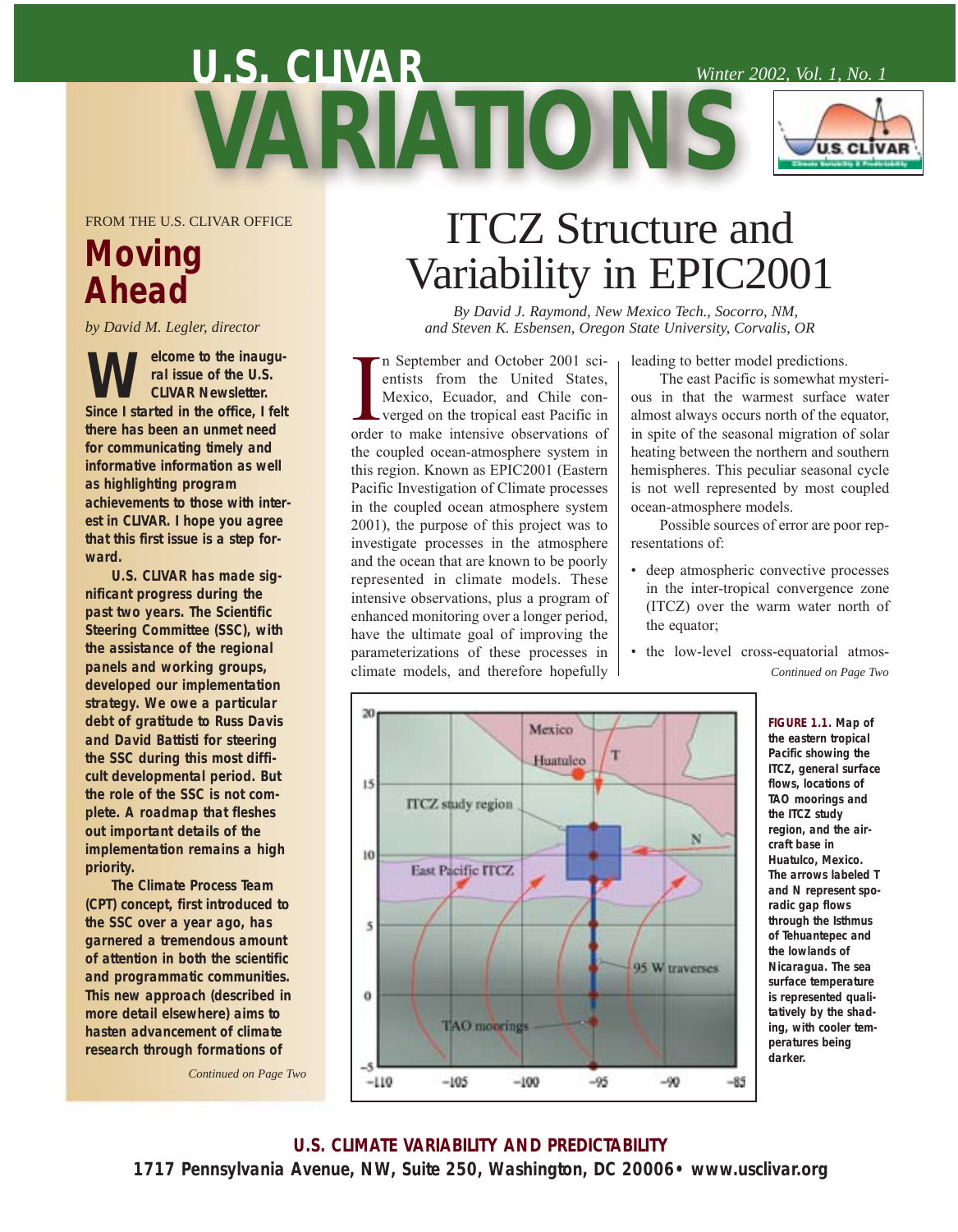#### *Continued from Page One*

**teams comprised of climate model developers, observationalists, and those focusing on parameterizing critical processes. This approach has been highlighted not only in U.S. CLI-VAR, but also in the justreleased Climate Change Science Program (CCSP) Strategic Plan. The U.S. federal research agencies are constructively engaged in a process leading perhaps very soon to opportunities for this concept to be demonstrated.**

**The first intensive field campaign falling under the auspices of U.S. CLIVAR, EPIC (Eastern Pacific Investigation of Climate Processes) took place in the fall of 2001. The analyses of the initial data (see examples in this newsletter) highlight the importance of continued efforts in this region to more fully characterize the climate and the myriad of climate-relevant processes that must be observed and correctly modeled in this region. The next anticipated process study, North American Monsoon Experiment (NAME), is ramping up for deployment during summer 2004. It aims to sharpen our understanding and improve predictions of the continental-scale North American monsoon.** 

**The climate observation system continues to grow and evolve. As of early November,**

*Continued on Page Six*

#### **Variations**

*Published two to three times per year by* U.S. CLIVAR Office 1717 Pennsylvania Ave., NW, Suite 250, Washington, DC 20006 (202) 419-3471

Staff: **Dr. David M. Legler**, *Editor* **Richard M. Todaro**, *Assistant Editor and Staff Writer*

© 2002 U.S. CLIVAR

*Permission to use any scientific material (text and figures) published in this Newsletter should be obtained from the respective authors. Reference to newsletter materials should appear as follows: AUTHORS, year. Title, U.S. CLIVAR Newsletter, No. pp. (unpublished manuscript).* 

*This newsletter is supported through contributions to the U.S. CLIVAR Office by NASA, NOAA— Office of Global Programs, and NSF.*

## ITCZ Structure and Variability in EPIC2001

pheric flow into the ITCZ; *Continued from Page One*

- mixing, transport, and energy balance in the thin layer of warm surface water north of the equator;
- the energy balance in the stratocumulus-topped region of cold water south of the equator.

The field program was divided into two pieces, consisting of (1) a study of the ITCZ, the cross-equatorial inflow, and ocean mixing processes north of the equator, and (2) measurements in the stratocumulus region south of the equator. This article briefly describes some of the studies on and north of the equator. Other articles in this issue address the observations south of the equator and the enhanced monitoring program.

FIGURE 1.1 shows a map of the study region for EPIC2001. Research platforms in the field that supplemented the TAO array observing system included two ships, the NOAA research vessel *Ron Brown* and the NSF research vessel *New Horizon*, and two aircraft, the NSF/NCAR C-130 and a NOAA P-3.

Our two major concerns in this project have been the air mass transformations in the cross-equatorial flow and the space and time variability in the ITCZ convection. Both of these issues are important to the energy balance in the mixed layer of the underlying ocean in the vicinity of the ITCZ.

FIGURE 1.2 shows a cross-section of the flow and thermodynamic fields along



**FIGURE 1.2. Cross section along 95W of potential temperature, cloud water, meridional wind, and mixing ratio, as measured by the C-130 aircraft on 9 October 2001.**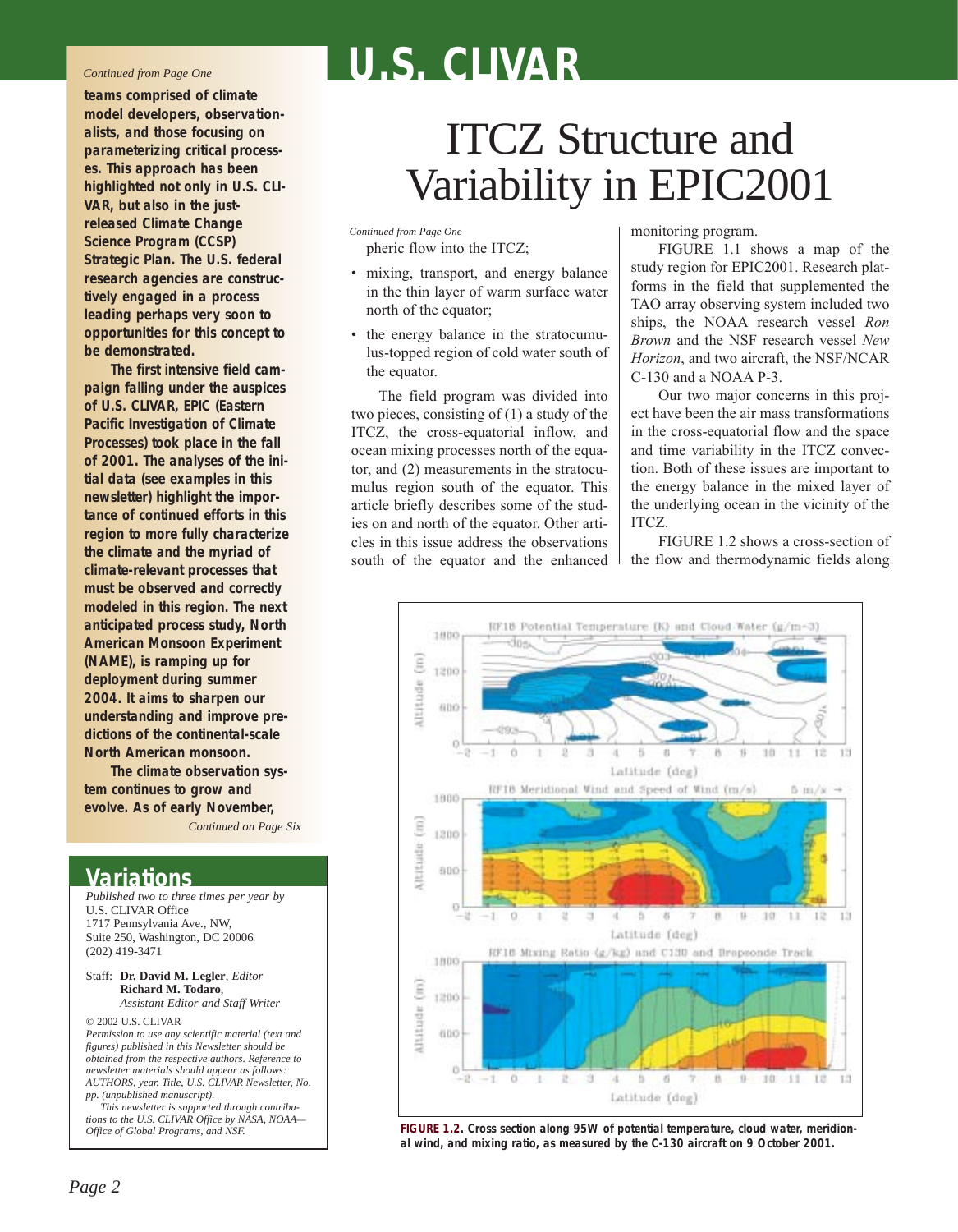95W on 9 October 2001. It is interesting that the low-level flow maintains its integrity and doesn't deepen until it terminates in ITCZ convection near 8N. Also evident in is the decoupling of the flow from the surface layer near the equator, where it crosses the region of cold water known as the equatorial cold tongue. The boundary between cold equatorial surface water and warmer water further north is very sharp, and it meanders north and south with periods of 20 to 40 days due to the westward passage of oceanic tropical instability waves along the temperature interface. Detailed atmospheric observations show that the northward flow reacts

**We suspect that convective variability in the east Pacific rectifies onto climatological time scales, and is therefore important for climate modeling.**

very strongly to its passage across this sea surface temperature front.

The flow south of about 5N is relatively steady. In contrast, the flow and convection north of this latitude are highly variable, as is illustrated by the variability in the GOES infrared brightness temperature seen in FIGURE 1.3. This variability is at least partly associated with the passage of African easterly waves that have survived the long trip across the Atlantic and the Caribbean. These waves are evident in the time series of radar and sounding observations from the Ron Brown as well as from aircraft observations.

We suspect that convective variability in the east Pacific rectifies onto climatological time scales, and is therefore important for climate modeling. This rectification can happen when the coupling between various model components is highly nonlinear.

Surface winds over the warm water near 10N are often light and variable, because the cross-equatorial flow terminates farther south. Furthermore, the easterly trade winds are generally blocked at low levels by the topography of Mexico and Central America. However, significant convective outbreaks are invariably accompanied by strong surface winds,



**FIGURE 1.3. Longitude-time section of infrared brightness temperature from the GOES satellite, average over 8N to12N during the EPIC2001 field phase (September - October 2001). The horizontal lines and numbers show the timing of EPIC aircraft missions and the vertical line shows the time during which the ship** *Ron Brown* **was present at 95W, 10N. The letters indicate the eastern Pacific tropical storms Ivo, Juliette, Kiko, and Lorena or their precursors which developed during EPIC2001. (Kiko appears before Juliette because it wasn't named until it had reached a point much farther west.)** 

either from the northward extension of the cross-equatorial southerlies or as the result of episodic gap flows through passes in the mountains to the north and east. These winds are thought to stimulate convection as a result of the strong surface energy fluxes that they produce. Under these conditions climatological average winds will not produce climatological average surface fluxes and convection, since the variance in the wind is much more important than the mean value in determining the mean energy fluxes.

Similar considerations apply to the entrainment of cool sub-surface water into the surface ocean mixed layer. This entrainment is an important component in the energy balance of the especially thin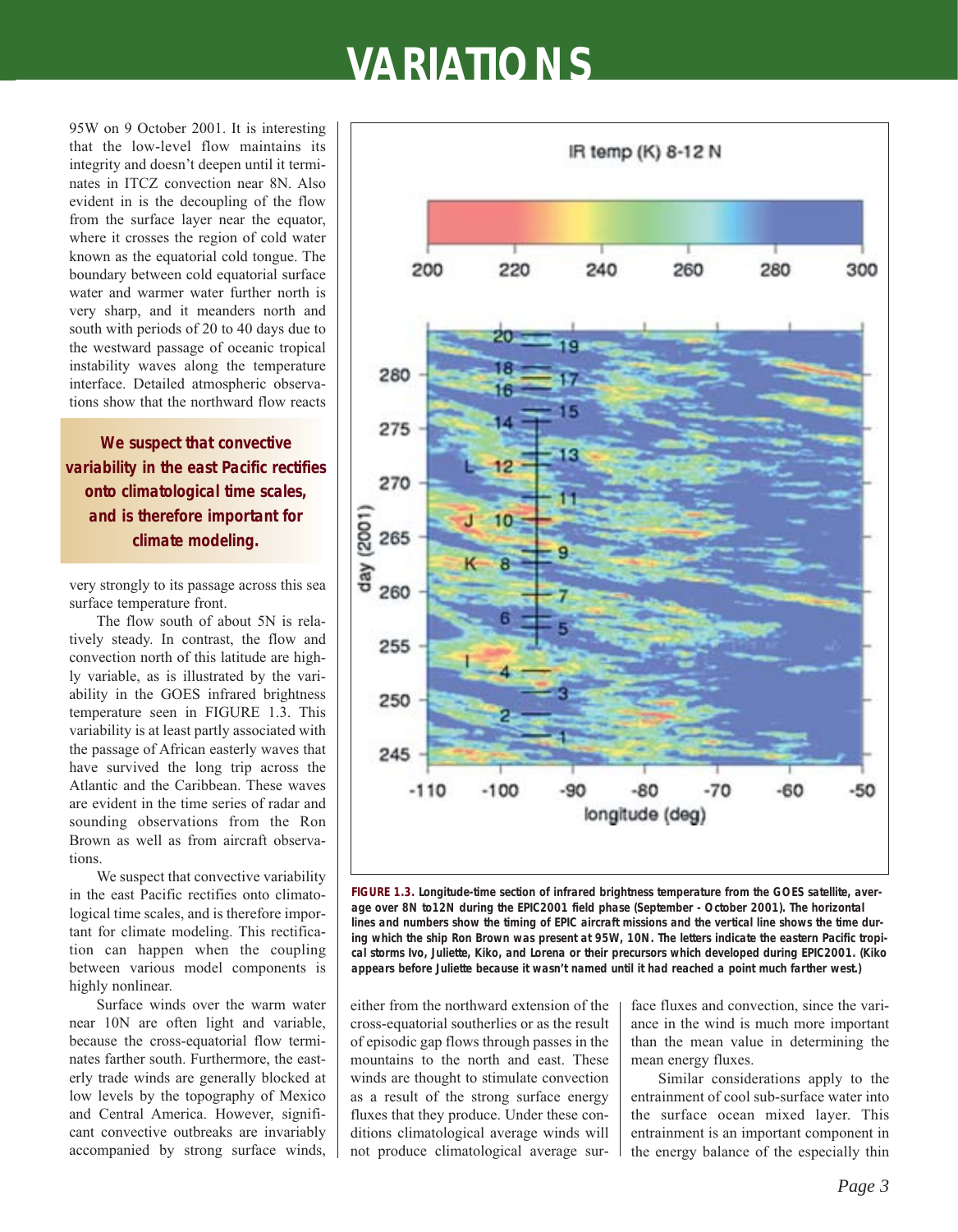mixed layer (see FIGURE 1.4) and it is driven in a nonlinear fashion by strong surface winds. Observations of diapycnal mixing from the Ron Brown support this picture.

The analysis of data from EPIC2001 is still in its early stages. However, it is already clear that the results of this project will provide a useful observational basis for validating and improving the representations of a number of physical processes that are problematic for the current generation of coupled ocean-atmosphere climate models. EPIC investigators are looking forward to closer collaboration with climate modelers to improve the understanding and simulation of the climate system over the eastern Pacific Ocean the Pan American region.

#### **Acknowledgments**

We thank Walt Peterson and Rob Cifelli for their input regarding Ron Brown radar and sounding observations, Mike Gregg for information on ocean mixing measurements on the *Ron Brown*, and Meghan Cronin for the CTD cross- section from the *Ron Brown*. The NSF and NOAA ship and aircraft crews, the UCAR JOSS team, and the staff of the Centro de Ciencias de la Atmósfera of the Universidad Nacional Autónoma de México were indispensable to the successful completion of this project. This work was supported by the Consejo Nacional de Ciencia y Tecnología of Mexico, the National Science Foundation, and the National Oceanic and Atmospheric Administration under the auspices of the U.S. CLIVAR program.

*David J. Raymond Email: raymond@kestrel.nmt.edu*

*Steven K. Esbensen Email: esbensen@coas.oregonstate.edu*



**FIGURE 1.4 — Ocean temperatures along 95W for November 2001 from CTD measurements by the** *Ron Brown.*

## The EPIC 2001 Stratocumulus Study: Is Drizzle a Swizzle?

*By Christopher S. Bretherton, Department of Atmospheric Sciences, University of Washington, Seattle*

subtropical stratocumulus cloud<br>layers cover vast areas of the rela-<br>tively cooler oceans, acting as<br>"climate refrigerators" by reflect-<br>ing back to space sunlight that would othlayers cover vast areas of the relatively cooler oceans, acting as "climate refrigerators" by reflecterwise reaching the ocean surface. They are typically low (cloud tops below 1500 meters), thin (less than 500 meters thick), and topped by a sharp inversion above which the air is 5-10 K warmer, rather dry, and persistently subsiding. They are maintained by turbulent circulations in the planetary boundary layer (PBL) that are in substantial part driven by radiative cooling at the tops of the clouds. Persistent marine stratocumulus layers tend to form over regions where the SST is relatively cold compared to the air temperatures above the atmospheric boundary layer (ABL) at 2-3 km (Klein and Hartmann 1993). The thin clouds, sharp vertical gradients, and interplay of physical processes have vexed climate modelers attempting to realistically simulate these clouds and their sizeable impact on climate.

Fundamentally, the thickness of these clouds (which determines their albedo) is limited by two processes, whose relative importance is poorly understood. The first is turbulent entrainment of dry air, which evaporates the cloud, and the second is drizzle, which removes water from thicker cloud layers. Because stratocumulus derive all their moisture from local evaporation of 2-4 millimeters per day of water from the sea-surface, drizzle rates of as little as 1 millimeter per day, which are

almost impossible to measure using a rain gauge, can be very important to the water budget of the cloud and the ABL.

The southeast Pacific stratocumulus region is the biggest and most persistent region of subtropical stratocumulus in the world. This is likely due to the favorable geography of South America, whose coastline is aligned with the prevailing south and southeast trade winds, promoting coastal upwelling of cold water that promotes marine low cloud formation (Philander et al. 1996). The Andes mountain range also isolates the cool marine layer from the more sultry conditions of the Brazilian jungles. Low-cloud feedbacks in the southeast Pacific affect the seasonal cycle of SST over the entire eastern Pacific Ocean and may significantly amplify the intensity of ENSO.

EPIC2001 included an exploratory cruise through the southeast Pacific stratocumulus region to help us better understand the physics of stratocumulus-capped boundary layers in this region and how to improve their representation in climate models. One of its goals was to gather the first detailed set of in-situ observations of this region. A second goal was to understand if drizzle helps to regulate stratocumulus thickness. After a stop at the Galapagos Islands, the *Ron Brown* steamed west on 8 October to 95W, then south along the remainder of the TAO buoy line into the southeast Pacific stratocumulus-capped boundary layer. It stopped for six days to maintain a buoy maintained by Robert Weller of Woods Hole Oceanographic Institution at 20S, 85W (this is an important part of EPIC longer-term monitoring; see Cronin et al. 2002), then on 24 October reached the port of Arica in northern Chile.

Some key measurements are shown in Table 1. Three-hourly soundings complemented a suite of NOAA/ETL vertically pointing remote sensing measurements, including a ceilometer for measuring cloud base, 8 millimeter wavelength radar for sensing of clouds and drizzle, and a microwave radiometer for measuring vertically integrated cloud liquid water. The 5-centimeter scanning radar mounted on the *Ron Brown* was used to survey the morphology and mean amplitude of drizzle within 30 kilometers of the ship. Surface meteorology, turbulent and radiative flux measurements, occasional samples of drizzle drop size distribution, and limited measurements of aerosol concen-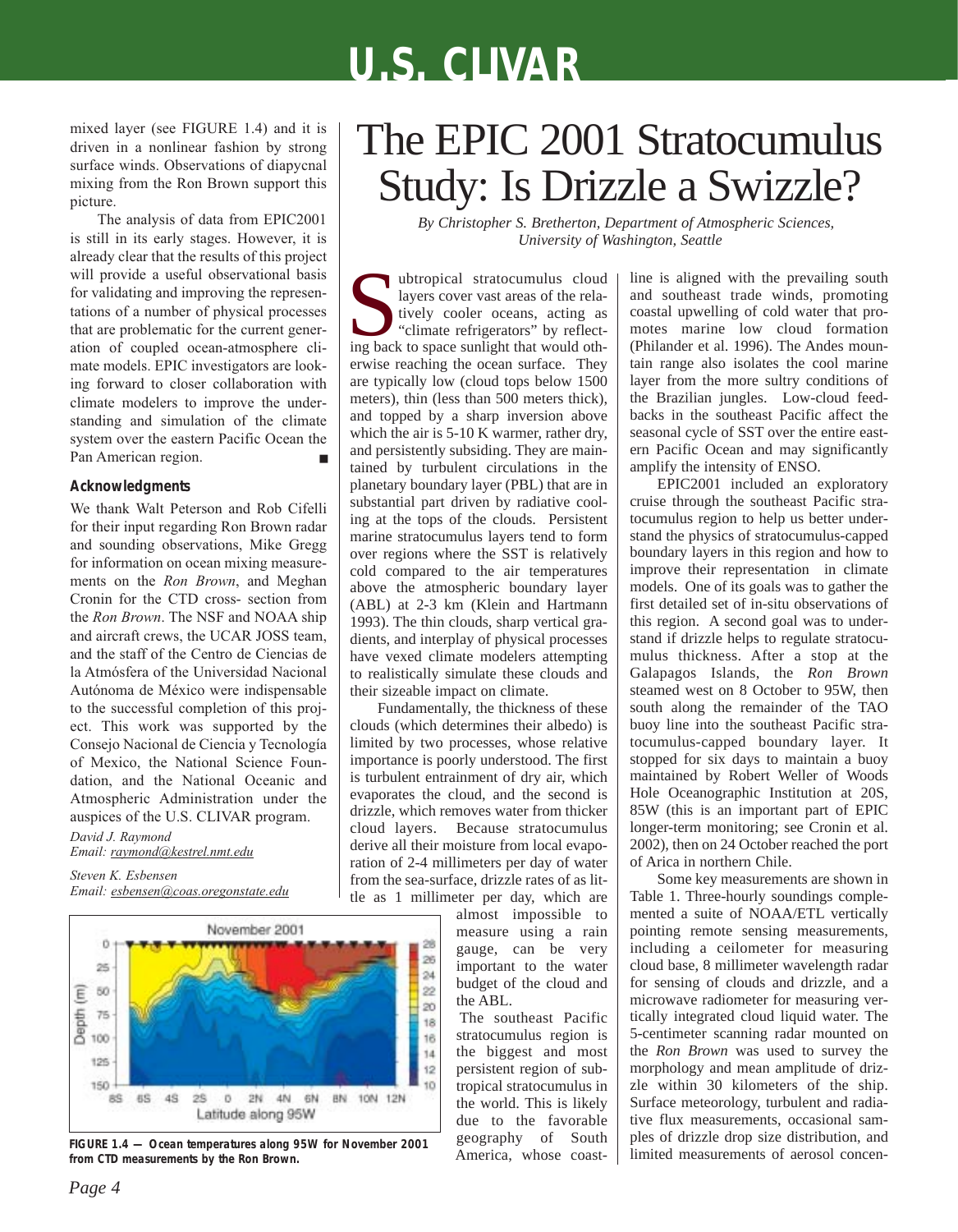

**FIGURE 2.1. Six-day composite diurnal cycle of selected variables for 16 - 21 October 2001 measured aboard the NOAA research vessel** *Ron Brown* **at the WHOI buoy site, 20S, 85W. Cloud top and radar reflectivity were obtained using a vertically pointing millimeter-wavelength radar, cloud height was obtained using a laser ceilometer, and liquid water path was obtained using a microwave radiometer. Large-scale vertical velocity is from 12-36 hour forecasts of the ECMWF operational weather forecast model.** 

| Table 1                                                                   |                 |                                            |
|---------------------------------------------------------------------------|-----------------|--------------------------------------------|
| Lead EPIC2001 Southeast Pacific stratocumulus ABL Principal Investigators |                 |                                            |
| PI                                                                        | Institution     | <b>Key measurements</b>                    |
| <b>Yuter/Bretherton</b>                                                   | U. Washington   | Sondes, 5 cm scanning radar                |
| Raga/Baumgardner UNAM (Mexico)                                            |                 | Aerosol concentration,<br>sulfate fraction |
| Fairall/Uttal                                                             | <b>NOAA/ETL</b> | Cloud remote sensing,<br>surface fluxes.   |
| <b>Weller</b>                                                             | <b>WHOI</b>     | <b>IMET buoy</b>                           |

tration and composition provided a comprehensive near-surface view of the PBL.

The six-day period spent at the WHOI buoy provided a particularly clean snapshot of the heart of the stratocumulus regime. The ABL was capped by a sharp 10 K inversion at approximately 1300 meter elevation and had a surprisingly 'well mixed' structure with weak stratification of equivalent potential temperature below this, suggesting efficient turbulent mixing was occurring much of the time. The cloud thickness and precipitation was strongly modulated on the 10 to 50-kilometer scale, visible as "mesoscale cellular convection" on satellite images. As seen in FIGURE 2.1 (courtesy Rob Wood) the ABL exhibited a strong and quite regular diurnal cycle with nighttime maxima of inversion height (which was also the cloud top) and mean cloud thickness. Part of this cycle seems to be due to local processes–solar absorption within the clouds weakens turbulent entrainment and hence ABL deepening during the day. However, roughly half of the cloud-top and thickness variations appear driven by a strong and unexpected diurnal cycle in subsidence rate (as derived from ECMWF short-range forecasts sampled hourly). Based on other analysis, we believe this strengthening to be associated with an internal gravity wave generated by the daily cycle of heating over South America.

FIGURE 2.2 (courtesy Rob Wood) shows retrievals of precipitation rate at cloud base and the surface over the sixday buoy period based on the ship radar observations. There are considerable uncertainties (at least a factor of two) associated with radar calibration and the assumptions needed to go from vertical profiles and horizontal sections of radar reflectivity to precipitation rate. However, the basic conclusion is clear.

During the night, the cloud thickens and considerable drizzle starts to fall from the cloud base. However, almost all of it evaporates in the deep unsaturated layer below cloud base. We conclude that in this region, very little water is actually removed from the ABL by surface precipitation. Instead, the role of drizzle is indirect. Latent heat is released in the cloud when drizzle droplets are condensed and removed by evaporation in the few hundred meters just below cloud base. This heating over cooling couplet diminishes the intensity of convection and probably reduces turbulent entrainment into the ABL. Conceivably the effect of drizzle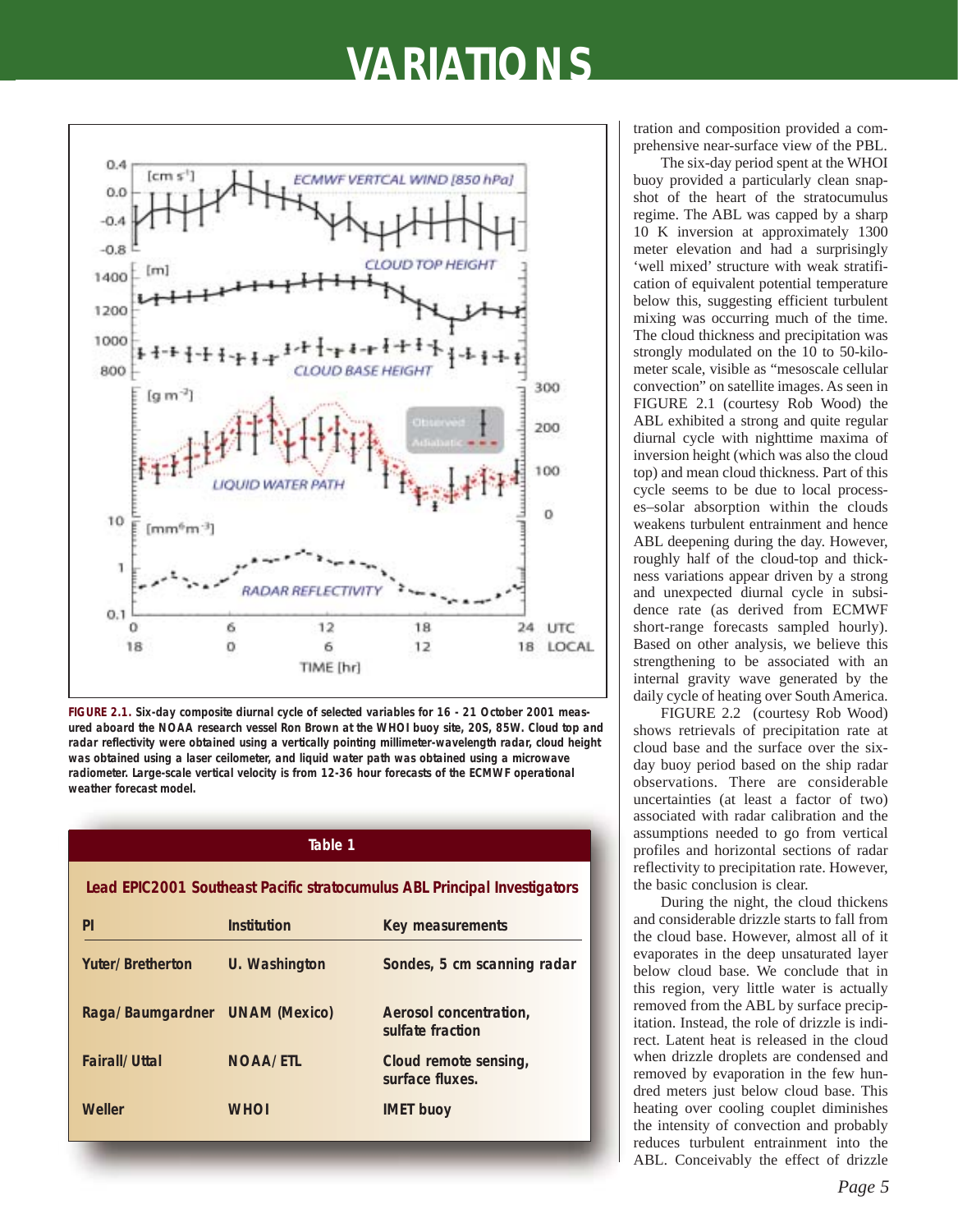#### *Continued from Page Two*

**the Argo ocean-profiling float array has grown to nearly 600 floats from 14 countries. Continued U.S. and international commitments will increase the number of deployed floats for the foreseeable future. Several components of CLIVAR are dependent on** *full* **deployment of the Argo array, thus CLIVAR should be looking for opportunities to insure Argo data are utilized and their value demonstrated. While CLIVAR and others in the scientific community convinced NASA to continue crucial ocean altimeter and vector wind satellite missions in order to overlap future missions, CLIVAR must also be mindful of other proposed changes such as the transition of ocean observing systems (e.g. TAO buoys) from research to operations.**

**The national climate research programs have benefited from the ongoing attention and encouragement by the administration, which continues to signal that climate research is a priority. As evidence of this interest, in early December, the Climate Change Science Program (CCSP), incorporating the U.S. Global Change Research Program (USGCRP) and the Climate Change Research Initiative (CCRI), held a workshop to receive comments on its new draft strategic plan. It is important that CLIVAR scientists voice their reaction/review of the plan (see article, page 11).** 

**Looking towards the not too distant future, the First International CLIVAR Open Science Conference (June 21-25, 2004 in Baltimore, MD) is a high-profile target for showcasing the scientific advancements of CLIVAR and exploring how CLIVAR can more efficiently interact with the users and ultimate beneficiaries of climate research information and products.** 

# **U.S. CLIVAR**



**FIGURE 2.2. Radar-derived precipitation rate at the WHOI buoy for 16 - 21 October 2001. Julian day 289.0 corresponds to 00 UTC 16 October 2001.** 

could be to *thicken* the cloud by reducing the drying of the ABL by entrainment of dry air.

We are using various types of ABL models, ranging from mixed-layer models to single-column models that mimic what GCMs might simulate to large-eddy simulation models, to obtain a better understanding of the drizzle-turbulence-cloud thickness feedbacks hinted at by the EPIC observations. Our measurements are also nicely complemented by another field experiment called DYCOMS-II in July 2001 performing comprehensive airborne measurements of nocturnal stratocumulus in the northeast Pacific (Stevens et al. 2002). The GCSS (GEWEX Cloud System Study) Boundary Layer Cloud Working Group hopes to conduct a series of LES and single-column model intercomparison studies based on both of these field experiments to improve our understanding of what we think are large model-to-model differences in the simulation of drizzle microphysics in stratocumulus and its feedbacks on stratocumulus cloud thickness and albedo. Under the auspices of the CLIVAR VAMOS (Variability of the American Monsoons) program, the VEPIC (VAMOS-EPIC) program (http://www.atmos.washington. edu/~breth/VEPIC/VEPIC\_Science\_Plan. pdf) is being developed to coordinate con-

tinued enhanced measurements, diagnostic and modeling studies of this region.

#### **Acknowledgement**.

EPIC2001 was a cooperative effort between many students, other scientific staff and principal investigators staff of the aircraft and ships, and the UCAR Joint Office of Science Support. Jay Fein of NSF and Mike Patterson of NOAA were instrumental in putting together the resources that made it possible. The author acknowledges support from NSF grants ATM-0082384 and ATM-0082391.

#### **Selected background readings**

- Cronin, M. F., N. Bond, C. Fairall, J. Hare, M. J. McPhaden, and R. A. Weller, 2002: Enhanced oceanic and atmospheric monitoring underway in eastern Pacific. *EOS Transactions*, 83, 205, 210-211.
- Klein, S. A., and D. L. Hartmann, 1993: The seasonal cycle of low stratiform clouds. *J. Climate*, 6, 1587-1606.
- Philander, S.G.H., D. Gu, D. Halpern, G. Lambert, N-C. Lau, T.Li, and R.C. Pacanowski, 1996: Why the ITCZ is mostly north of the equator. *J. Climate*, 9(12) Part 1, 2958-2972.
- Stevens, B., et al., 2002: Dynamics and Chemistry of Marine Stratocumulus — DYCOMS-II. *Bull. Amer. Meteor. Soc.*, in press.

*Christopher S. Bretherton, E-mail: breth@atmos.washington.edu*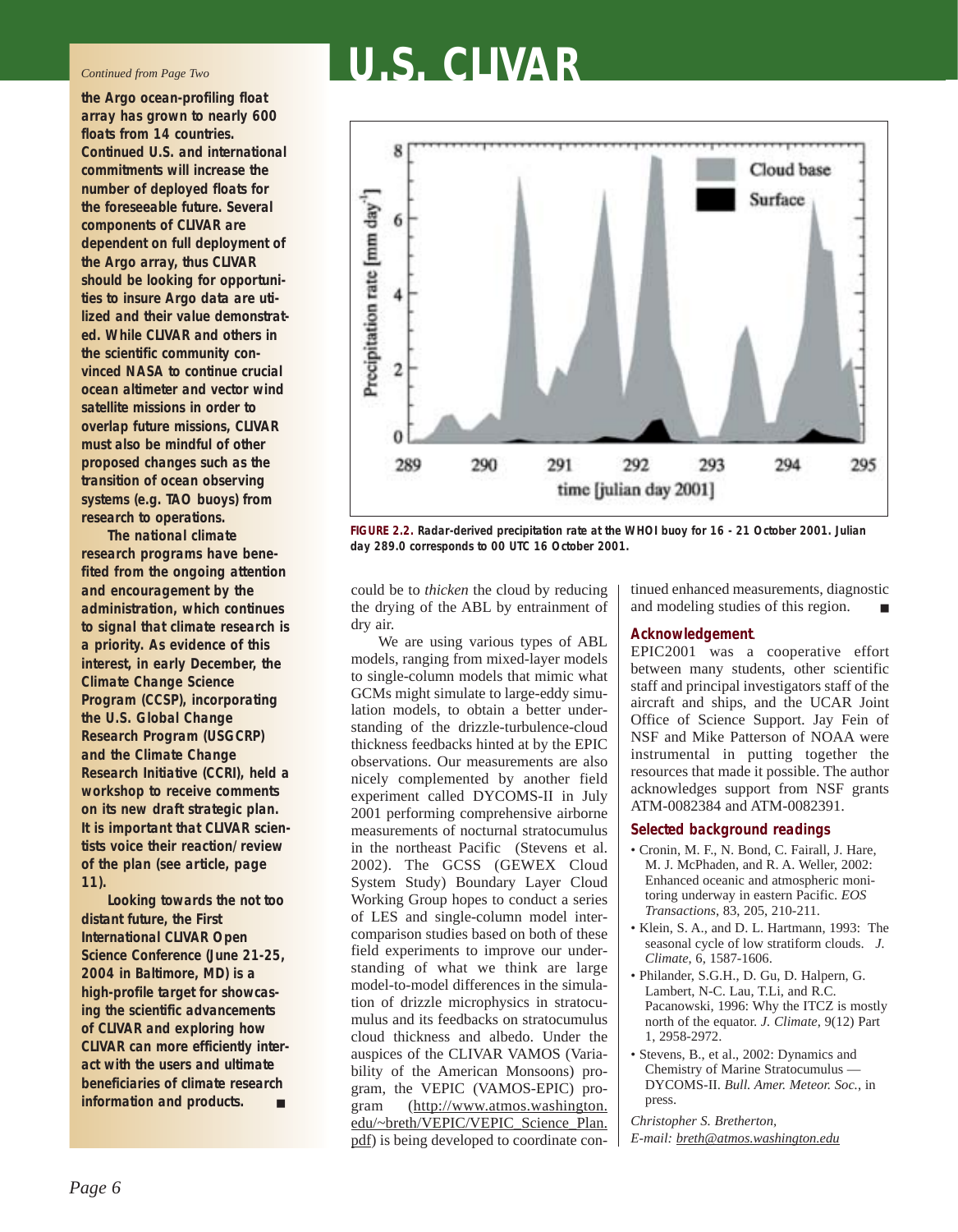## Seasonal and year-to-year variations in the cold-tongue / ITCZ complex

*By Meghan F. Cronin, NOAA Pacific Marine Environmental Laboratory, Seattle, WA, Nicholas Bond, NOAA / University of Washington, JISAO, Seattle, WA, and Chris Fairall, NOAA Environmental Technology Laboratory, Boulder, CO*

#### **Introduction**

EPIC is a five-year experiment standing of the inter-tropical convergence zone (ITCZ), its interactions with the cold tongue of water that extends along the equator, and the physics of the stratus cloud deck that forms over the cool waters off South America. The acronym EPIC stands for "Eastern Pacific Investigation of Climate processes in the coupled ocean atmosphere system." As discussed in the previous articles, EPIC fieldwork began in 1999 and involves a 2-month process study (EPIC2001), embedded within a longer term (3-4 year) enhanced monitoring, built on the El Niño-Southern Oscillation (ENSO) observing system. As part of EPIC monitoring (Cronin et al., 2002), the easternmost (95ºW) Tropical Atmosphere and Ocean (TAO) line of moorings was enhanced with additional moorings and sensors (FIGURE 3.1) to provide a picket fence time series of surface heat, moisture, and momentum fluxes, and upper ocean temperature, salinity and horizontal currents. In addition, NOAA ships servicing the 95W and 110W TAO lines have supported radiosonde launches and have been instrumented to measure surface fluxes and cloud properties. In this article, we use these EPIC-enhanced monitoring data to highlight some seasonal and year-to-year variations in the far eastern Pacific cold tongue / ITCZ complex.

#### **Seasonal variations in the cold tongue/ITCZ complex**

TAO moorings are typically recovered and re-deployed on a yearly basis, and a NOAA ship visits each TAO line twice a year to perform repairs, and carry out planned recoveries and deployments. During EPIC, the biannual TAO cruises servicing the 95W and 110W lines have been aboard the NOAA research vessel *Ron Brown* in the fall and aboard the NOAA research vessel *Ka'imimoana* in

the spring. For brevity, we show data from the first three EPIC sections, which occurred in fall 1999 (23 November-2 December), spring 2000 (21-30 April), and fall 2000 (2-11 November).

Differences between the fall and spring sections were much more striking than between the two fall sections (FIGURE 3.2). Most notably, both fall sections show low level southerlies extending from the cool southern region to the warm ITCZ region near 7N to 8N. Also, during both fall sections, the atmospheric boundary layer (ABL) in the southern region was weakly unstable, with small air-sea temperature differences and prominent capping

inversion layers (not shown). In contrast, the spring 2000 section shows a double ITCZ, with sea surface temperatures above 26ºC at all latitudes, no equatorial cold tongue, relatively large air-sea temperature differences (particularly near 4S), and an ABL that lacked a well-defined stable layer as a cap.

Time series from buoys in the southern region (8S, 95W and 5S, 95W) also show a strong annual cycle (FIGURE 3.3), with warm surface temperatures from February through May, and cool temperatures from July through December. Consistent with formation of a southern hemispheric ITCZ, air-sea temperature differences at 5S, 95W were largest during March. Rainfall (not shown) occurred only during the warm season and preliminary (no post-calibrations applied) upper ocean salinity at 5S, 95W (FIGURE 3.3) shows an annual cycle with strong surface freshening from January through April.



**FIGURE 3.1. EPIC mooring array, shown in relation to the November 1999 averaged TRMM Microwave Imager sea surface temperature and QuikSCAT wind stress fields.** 

#### **Year-to-year variations**

While there were dramatic seasonal variations in the cold tongue/ITCZ complex, FIGURE 3.2 and FIGURE 3.3 also show large year-to-year variations. In particular, the inversion layer was stronger during fall 2000 than during the previous fall. Likewise during fall 2000, northerly winds aloft extended from the ITCZ region only to about 1N to 2N, while during the previous fall (fall 1999), northerly winds aloft extended across the entire section. Because these northerly winds carry moisture southward, southern hemispheric air above the ABL was relatively moist during fall 1999 and dry during fall 2000. Further work is needed to determine whether these variations aloft influence ABL structure through radiative effects. In particular, it is expected that drier air aloft should tend to reduce downwelling longwave radiation at the top of the ABL, which in turn would tend to result in a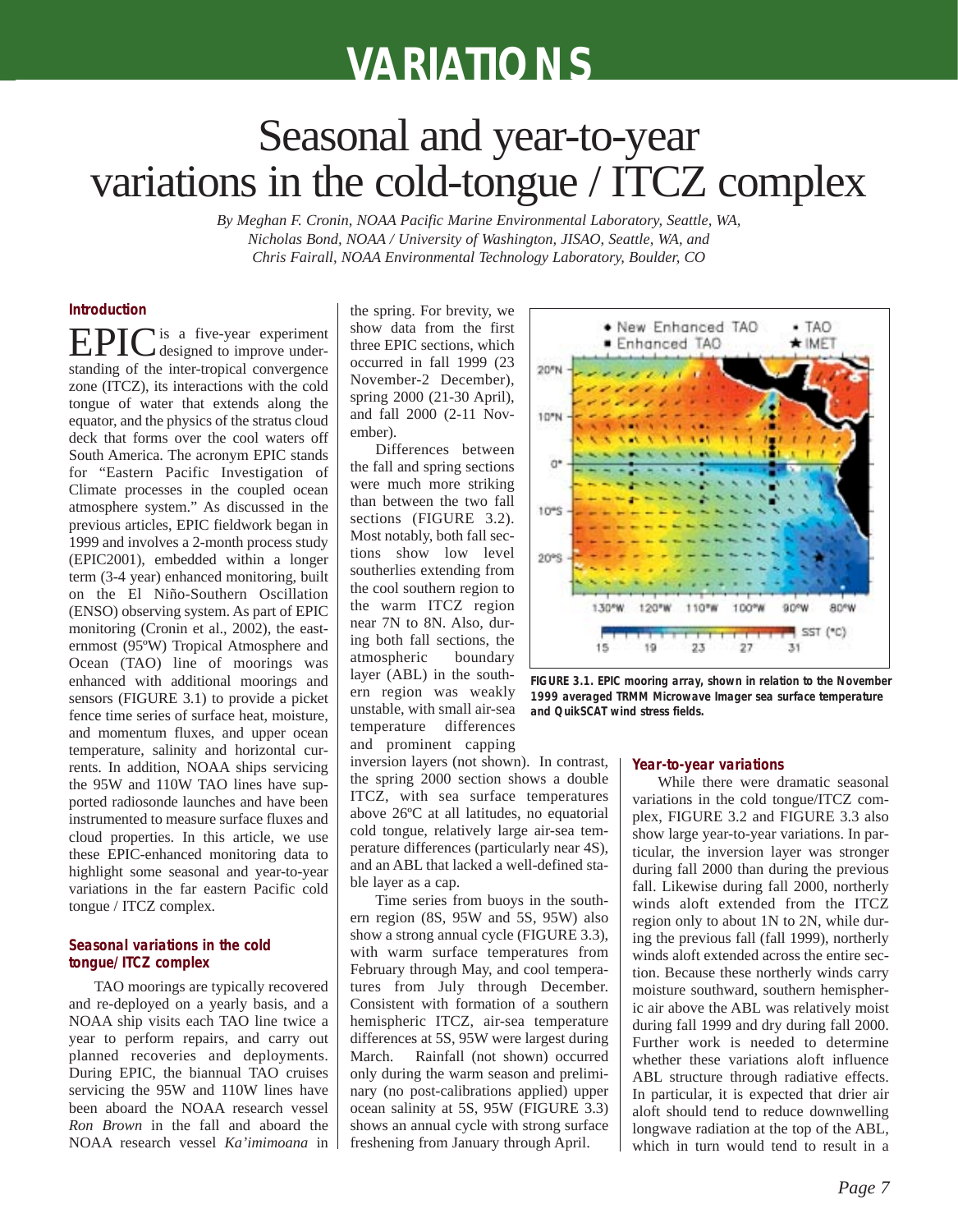

**FIGURE 3.2. Boundary layer measurements along 95W from NOAA ships Ron Brown (fall 1999, fall 2000) and** *Ka'imimoana* **(spring 2000). Top three panels show surface to 2500 m height meridional** winds (in units ms<sup>-1</sup>, positive from south, shaded in intervals of **2 ms-1) and relative humidity (in units percent, contour intervals of 20 percent). Bottom three panels show downwelling solar radiation in** Wm<sup>-2</sup>, sea minus air temperature difference and sea surface tempera**ture in units ºC. Surface data from fall 1999 and fall 2000 sections are shown respectively as bold and thin blue lines. Surface data from spring 2000 section are shown as bold red lines.**



**FIGURE 3.3. Time series from southern region. Top three panels show down**welling solar radiation (Wm-<sup>2</sup>), sea minus air temperature (°C), and sea sur**face temperature (ºC). Data are from 5S, 95W buoy (black line) and 8S, 95W buoy (red line), and from ship sections averaged along 3.5S to 8S, 95W (circle) and 3.5S to 8S, 110W ('x'). Bottom panel shows upper ocean salinity at 5S, 95W, with sensor depths indicated ('x') at start of time series. All buoy time series are low-passed with a 29-day triangular filter.**

cooler ABL, and ultimately, enhanced ABL cloudiness. Both ship and buoy measurements indicate that the southern region had more clouds during fall 2000 than during fall 1999.

Because there is little or no temporal averaging performed on the ship data, the sections show influence from synoptic events as well as seasonal and interannual variations. For example, during November 1999 strong winds through the Isthmus of Tehuantepec caused large cooling from the Gulf of Tehuantepec to 10N, 95W (FIG-URE 3.1 and FIGURE 3.2). Tehuantepec wind events are episodic, lasting only a couple of days, and occurring most frequently during November through February (Chelton et al., 2000). Thus, although these winds can cause seasonal and interannual variability in the northeastern Pacific warm pool region, the 6-monthly ship sections cannot be used to distinguish these types of variability.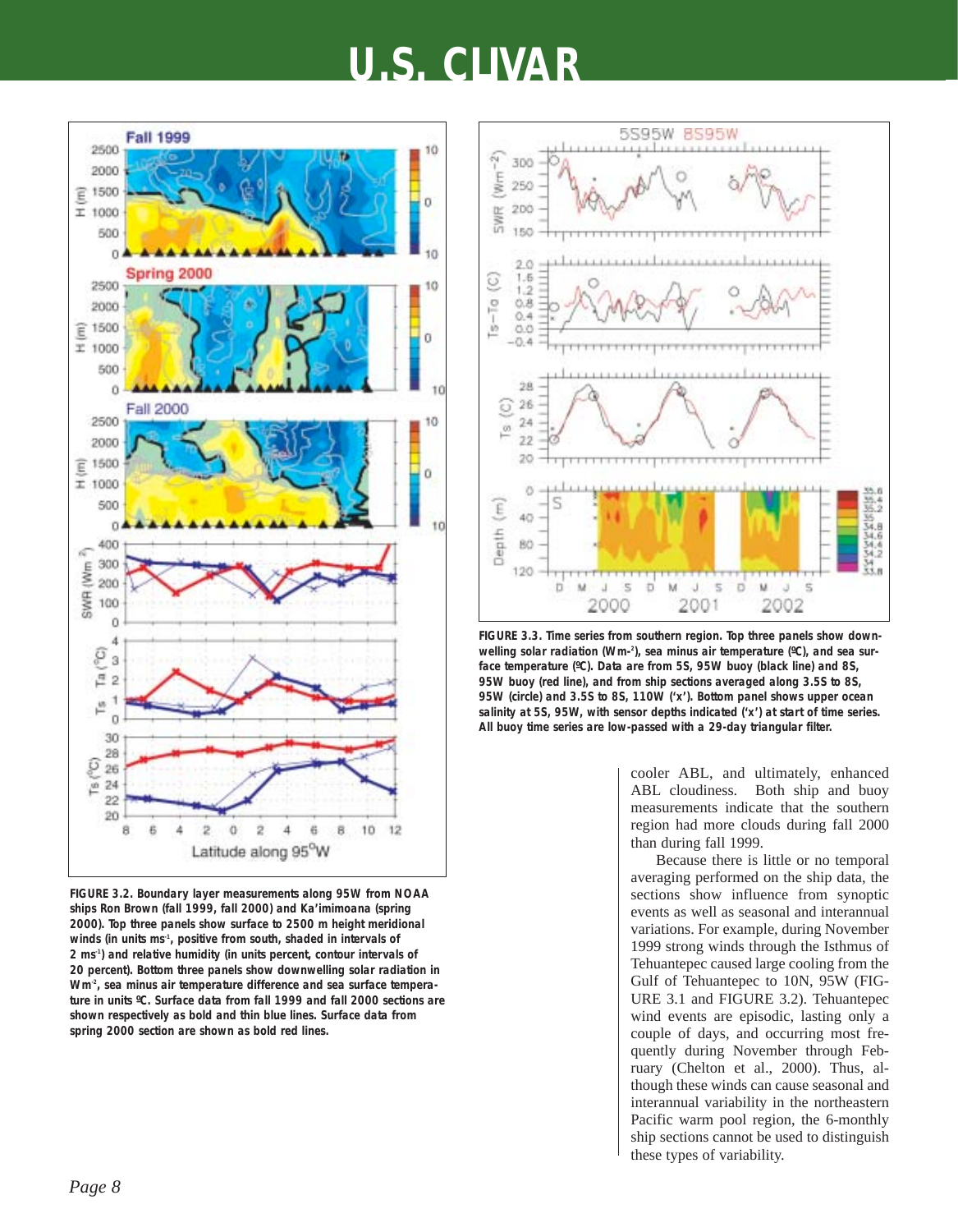#### **Conclusion**

Monitoring for EPIC has produced an invaluable data set for analyzing the structure and variability of the far eastern Pacific cold tongue / ITCZ complex. By combining buoy time series with more comprehensive ship-based observations collected during mooring operations we hope to distinguish effects of episodic and synoptic-to-intraseasonal variations on fall versus spring and year-to-year variations, and the effects of these variations on the coupled ocean-atmosphere system. These longer-term EPIC data sets also provide context for interpreting the intensive observations collected during the EPIC2001 process study. For more information on this project and these data, see: http://www.pmel. noaa.gov/tao/epic/.

#### **Acknowledgment.**

We thank the TAO project office and the officers and crews of the NOAA ships *Ron Brown* and *Ka'imimoana* for their efforts in collecting these data. QuikSCAT winds were courtesy D. Chelton and M. Schlax; TMI SST were from Remote Sensing Systems. This work was supported by NOAA Office of Global Programs and Office of Oceanic and Atmosphere Research.

#### **References**

- Chelton, D. B., M. H. Freilich, and S. K. Esbensen, 2000: Satellite observations of the wind jets off the Pacific coast of Central America. Part I. Case study and statistical characteristics*. Mon. Wea. Rev*., 128, 1993-2018.
- Cronin, M. F., N. Bond, C. Fairall, J. Hare, M. J. McPhaden, R. A. Weller, 2002: Enhanced oceanic and atmospheric monitoring underway in eastern Pacific. *EOS*, Transactions, American Geophysical Union, 83(19), 205, 210- 211.

Additional EPIC and EPIC2001 information is available at the following web sites:

- http://www.pmel.noaa.gov/tao/epic/
- http://kestrel.nmt.edu/~raymond/ epic2001/epic2001.html
- http://www.joss.ucar.edu/epic/
- http://www.atmos.washington. edu/gcg/EPIC**/**

*Corresponding author: Meghan F. Cronin Email: cronin@pmel.noaa.gov*

## Climate Process Modeling and Science Teams (CPTs)

*By Richard M. Todaro, U.S. CLIVAR Office* 

s global climate and the overall<br>Earth system continue to<br>change, the need for scientists<br>and policy-makers to accurately<br>simulate and predict climate variability Earth system continue to change, the need for scientists and policy-makers to accurately and change will become more acute. One of the ways the CLIVAR program is seeking to improve the climate models that serve as the foundation for prediction forecasts and projection scenarios is through a novel approach called a climate process modeling and science team (abbreviated CPT).

It is a fundamental aim of the CLIVAR program to enhance the understanding of and ability to predict seasonal-to-interannual climate variations and to project with ever-greater certainty climate variations and change of the global climate system. The vehicle by which this is done is the coupled climate model system. These model systems provide products — like predictions and scenarios — that are useful for scientists, decision-makers, and policy-makers at local, regional, and national levels.

But these climate model systems contain inherent uncertainties that make application and utilization of the products problematic. Characterizing, quantifying, and ultimately reducing these uncertainties and deficiencies is thus essential to model improvements.

While the nature of certain model uncertainties and deficiencies are known, the issue of how to address them is subtle and complex.

To begin with, there is a long history of process studies and other field campaigns that have left legacies of valuable data and knowledge products that have not been effectively incorporated into climate models.

In addition, there are limited resources at the major modeling centers devoted to the development of new parameterizations, better numerical efficiencies, software engineering, and other testing activities. While there have been some voluntary efforts under the auspices of the WCRP-CLIVAR Working Group on Coupled Models (WGCM) — efforts that have identified areas of model agreement

and disagreement—these efforts have lacked the necessary focus resources to assess the quality of physical parameterizations and to consider and test new parameterizations. It is true that some modelspecific working groups meet regularly. However, there has been insufficient focus on systematically assessing, diagnosing, and improving the fidelity of physical parameterizations. Such parameterizations are the foundation for state of the art climate models, including coupled models and their ocean and atmospheric circulation components.

The Scientific Steering Committee of U.S. CLIVAR is looking for ways to address these challenges. The climate process modeling and science team (CPT) approach seeks to link more effectively the process-oriented research to coupled climate model development. The three main objectives of the CPT approach are to:

- speed the transfer of theoretical and practical process understanding into improved treatment of processes in climate model systems (e.g. coupled models and their component models, assimilation and prediction systems), and demonstrate, through testing and diagnostics, the impact of these improvements;
- identify process study activities necessary to further refine climate model fidelity; and
- develop sustained observational requirements for climate model systems.

Under the CPT approach, we envision the formation of teams of process-oriented observationalists, theoreticians, and individual process and parameterization modelers working collaboratively with climate model developers. Teams would organize around specific issues, model deficiencies, and/or parameterization issues. Among the topics identified as particularly important during the past year are climate model sensitivity, with emphasis on important tropical processes such as tropical deep convection, and ocean mixing.

*Continued on Page Twelve*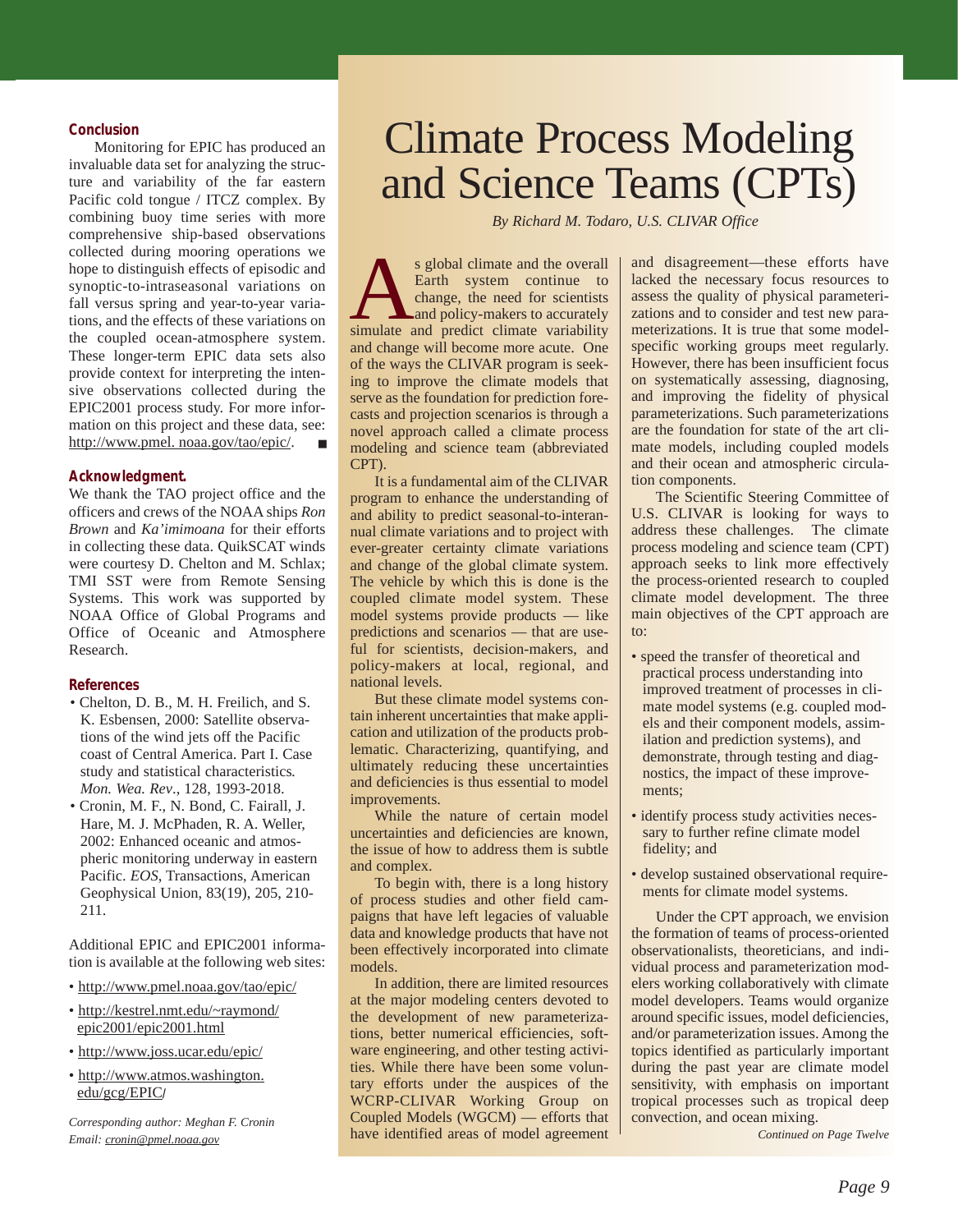# **Calendar of CLIVAR and CLIVAR-related meetings**<br>
African Monsoon Multidisciplinary<br>
Analysis (AMMA) Workshop<br>
Analysis (AMMA) Workshop<br>  $\frac{(\text{Conv} \text{Number of 2002})}{\text{A12} + \text{B12} + \text{M12}}$ <br>
Catomsville, Maryland investigators<br> **Calendar of CLIVAR and CLIVAR-related meetings**

#### **African Monsoon Multidisciplinary Analysis (AMMA) Workshop 14 - 15 November 2002**

*Catonsville, Maryland* Attendance: Open Sponsor: AMMA project principal investigators Contact: Chris Thorncroft, chris@atmos.albany.edu

#### **World Ocean Circulation Experiment (WOCE) Final Conference 18 - 22 November 2002**

*San Antonio, Texas* Attendance: Open Sponsor: WOCE International Project Office Contact: U.S. WOCE Office, woce2002@tamu.edu http://www.woce2002.tamu.edu

#### **U.S. CLIVAR Atlantic Implementation Panel Meeting**

**25 - 26 November 2002** *Chicago, Illinois* Attendance: Limited Sponsor: U.S. CLIVAR (Atlantic Implementation Panel) Contact: Martin Visbeck, visbeck@ldeo.columbia.edu

#### **3rd GODAE High resolution SST pilot project (GHRSST-PP) Workshop 02 - 04 December 2002**

*Frascati, Italy*  Attendance: Open Sponsor: The ESA European Space Research Institute (ESA/ESRIN) Contact: Craig Donlon, craig.donlon@jrc.it http://www.ghrsst-pp.org/3rd-workshopannouncement.html

#### **Planning Workshop for Scientists & Stakeholders**

**03 - 05 December 2002**  *Washington, DC* Sponsor: U.S. Climate Change Science Program (CCSP) - U.S. Global Change Research Program (USGCRP) Office Contact: CCSP - USGCRP, Office of James R. Mahoney, workshop@climatescience.gov http://www.climatescience.gov/events/workshop2002/default.htm

#### **U.S. CLIVAR Southern Ocean Working Group**

**03 - 05 December 2002** *San Diego, California* Attendance: Limited Sponsor: U.S. CLIVAR (Southern Ocean Working Group) Contact: Arnold Gordon, agordon@ldeo.columbia.edu

#### **AGU 2002 Fall Meeting**

**06 - 10 December 2002** *San Francisco, California* Attendance: Open Sponsor: American Geophysical Union Contact: AGU Meetings Department, meetinginfo@agu.org http://www.agu.org/meetings/fm02/

#### **U.S. CLIVAR Pan American Implementation Panel**

**Date: 15 - 17 December 2002**  Location: Albuquerque, New Mexico, USA Attendance: Limited Sponsor: U.S. CLIVAR (Pan American Implementation Panel) Contact: Dave Gutzler, gutzler@unm.edu

#### **U.S. CLIVAR 10th Scientific Steering Committee (SSC - 10)**

**07 - 09 January 2003** *San Diego, California* Attendance: Limited Sponsor: U.S. CLIVAR Contact: David Legler, legler@usclivar.org

#### **International Open Science Conference OCEANS: Ocean Bio-geochemistry and Ecosystems Analysis 07 - 10 January 2003**  *Paris, France* Attendance: Open Sponsor: International Geosphere-Biosphere

Programme (IGBP) and the Scientific Committee on Oceanic Research (SCOR) Contact: scor@dmv.com http://www.igbp.kva.se/obe/

#### **North American Monsoon Experiment Science Working Group Meeting 9 - 10 January 2003**

*Boulder, Colorado* Attendance: Limited Contact: Wayne Higgins, Wayne.Higgins@noaa.gov

#### **International Ocean Carbon Coordination Workshop**

**13 - 15 January 2003** *Paris, France*  Attendance: Limited Sponsor: Scientific Committee on Oceanic Research (SCOR) -Intergovernmental Oceanographic Commission (IOC) Advisory Panel on Ocean CO2 and the IGBP-IHDP-WCRP Global Carbon Project Contact: Maria Hood, m.hood@unesco.org http://ioc.unesco.org/iocweb/co2panel/OCCPw s.html

#### **Variability of the African Climate System Panel meeting**

**15 - 17 January 2003** *Cape Town, South Africa*  Attendance: By invitation Sponsor: International CLIVAR (Variability of the African Climate System [VACS] Panel) Contact: Chris Thorncroft, email: chris@atmos.albany.edu

#### **PIRATA - 9**

**03 - 05 February 2003** *Angra dos Reis, RJ, Brazil*  Attendance: Limited Sponsor: IAI (Inter-American Institute for Global Change Research), CPTEC/INPE, and IOC/GOOS Contact: João Antonio Lorenzzetti, loren@ltid.inpe.br http://tucupi.cptec.inpe.br/pirata/

#### **Abrupt climate change: evidence, mechanisms, and implications**

**04 - 05 February 2003** *London, England, UK*  Attendance: Open Sponsor: The Royal Society Contact: info@royalsoc.ac.uk http://www.royalsoc. ac.uk/events/index1.html

#### **CLIVAR/OOPC South Atlantic Workshop**

**06 - 08 February 2003** *Angra dos Reis, RJ, Brazil*  Attendance: Limited Sponsor: International CLIVAR (CLIVAR Atlantic Panel and the OOPC) Contact: Edmo Campos, edmo@usp.br

#### **83rd Annual Meeting of the American Meteorological Society 09 - 13 February 2003**

*Long Beach, California* Attendance: Open Sponsor: American Meteorological Society Contact: AMS Meetings Inquiries, amsmtgs@ametsoc.org; http://www.ametsoc. org/AMS/meet/83rdannual/index.html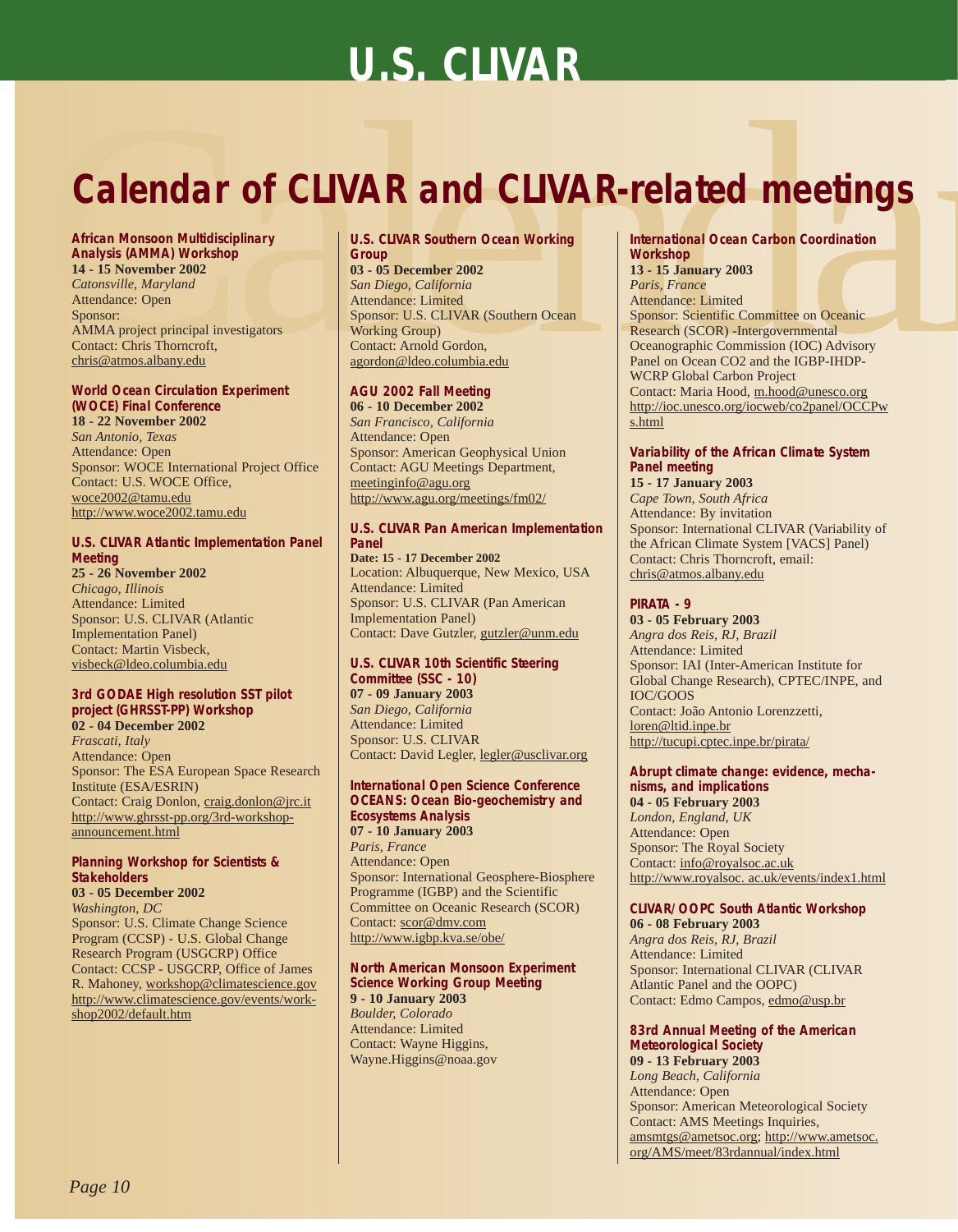Asian<br>5th Se<br>24 - 2'<br>Atlant<br>Attend<br>Spons<br>Asian-<br>Contae<br><u>zxy@s</u><br>Pacific **Asian-Australian Monsoon Panel (AAMP), 5th Session 24 - 27 February 2003** *Atlanta, Georgia* Attendance: Invitation Sponsor: International CLIVAR (CLIVAR Asian-Australian Monsoon Panel) Contact: Dr. Zhongwei Yan, zxy@soc.soton.ac.uk

#### **Pacific Decadal Variability Workshop**

**25 - 27 February 2003** *Alexandria, Virginia* Sponsor: U.S. CLIVAR Contact: Ed Sarachik, sarachik@atmos.washington.edu

#### **4th Gordon Research Conference on Polar Marine Science**

**16 - 21 March 2003** *Location: Ventura, California, USA* Attendance: Open Sponsor: Gordon Research Conferences Contact: Robin Muench, rmuench@esr.org http://www.grc.uri.edu/programs/2003/polar. htm

#### **PROMISE/ICTP Conference on Monsoon Environments: Agricultural and Hydrological Impacts of Seasonal Variability and Climate Change 24 - 28 March 2003**

*Trieste, Italy*  Attendance: Open Sponsor: International Centre for Theoretical Physics (ICTP) Contact: Emily Black, emily@met.rdg.ac.uk

#### **7th International Conference on Southern Hemisphere Meteorology and Oceanography**

**24 - 28 March 2003**

*Wellington, New Zealand*  Attendance: Open Sponsors: National Institute of Water and Atmospheric Research (NIWA), Meteorological Society of New Zealand, American Meteorological Society Contact: Jim Renwick, j.renwick@niwa.cri.nz http://metsoc.rsnz.org/7icshmo/7icshmo.html

#### **International Symposium on Climate Change (ISCC)**

**31 March - 03 April 2003** *Beijing, People's Republic of China* Attendance: Open Sponsor: China National Climate Committee Contact: Ren Guoyu, ISCC@cma.gov.cn

#### **EGS - AGU - EUG Joint Assembly 07 - 11 April 2003**

*Nice, France* Attendance: Open Sponsors: European Geophysical Society (EGS), American Geophysical Union (AGU), and the European Union of Geosciences (EUG) Contact: EGS Office, egs@copernicus.org

#### **Variability of the American Monsoon System (VAMOS), 6th Session 23 - 26 April 2003**

*Miami, Florida* Attendance: Limited Sponsor: International CLIVAR (Variability of the American Monsoon Systems [VAMOS] panel) Contact: Carlos Ereño, ereno@fibertel.com.ar http://www.clivar.org/organization/vamos/inde x.htm

#### **Role of Stratosphere in Tropospheric Climate**

**29 April - 2 May 2003** Attendance: Open *Whistler, British Columbia, Canada* Contact: Mark Baldwin, mark@nwra.com http://www.atm.amtp.cam.ac.uk/shuckburgh/ whistler/

#### **Seventh Conference on Polar Meteorology and Oceanography and Joint Symposium on High-Latitude Climate Variations**

**12 - 16 May 2003** *Hyannis, Massachusetts* Attendance: Open Sponsor: American Meteorological Society Contact: amsinfo@ametsoc.org http://www.ametsoc.org/AMS

#### **CCSM Annual Workshop**

**24 - 26 June 2003** *Breckinridge, Colorado* Attendance: Open Sponsor: Community Climate System Model (CCSM) http://www.ccsm.ucar.edu/

#### **XXIII General Assembly of the International Union of Geodesy and Geophysics 30 June - 11 July 2003**

*Sapporo, Japan* Attendance: Open Sponsor: International Union of Geodesy and Geophysics (IUGG) Contact: IUGG Service, iugg\_service@jamstec.go.jp http://www.jamstec.go.jp/ jamstec-e/iugg/index.html

## CCSP Draft Plan Available for Comment

*By Richard M. Todaro U.S. CLIVAR Office*

The reorganization initiative of<br>
the federal government's<br>
global climate change re-<br>
search efforts has resulted in a<br>
new program structure and a new draft the federal government's global climate change research efforts has resulted in a strategic plan outlining the goals and overall direction of the administration wants to go in the area of climate change.

Originally announced in June 2001, President George W. Bush's Climate Change Research Initiative (CCRI) resulted in the restructuring of the U.S. Global Change Research Program (USGCRP). The new Climate Change Science Program (CCSP) focuses and coordinates the climate research activities of 13 agencies of the U.S. Government. The CCSP includes both CCRI and USGCRP activities.

A new strategic plan describing CCSP goals and the CCRI and USGCRP components is now in draft form. According to the draft plan, the CCRI will pursue accelerated development of answers to key scientific questions in the near term (two to four year time frame), while the USGCRP will be the broad program seeking advances in knowledge of the processes that influence the Earth system.

The draft of this strategic document is now available on-line in both PDF and HTML formats for public comment through 18 January 2003. A final version of the strategic plan is scheduled for release during the spring of 2003.

Individuals and organizations interested in making their views on the draft plan known can visit the new CCSP web site at http://www.climatescience.gov and click on the "strategic plan" link.

This draft plan was the subject of considerable discussion at a large workshop being held in Washington, DC on 3 - 5 December 2002. Among the participants were a wide range of scientists, stakeholders, environmentalists, and industry representatives. ■